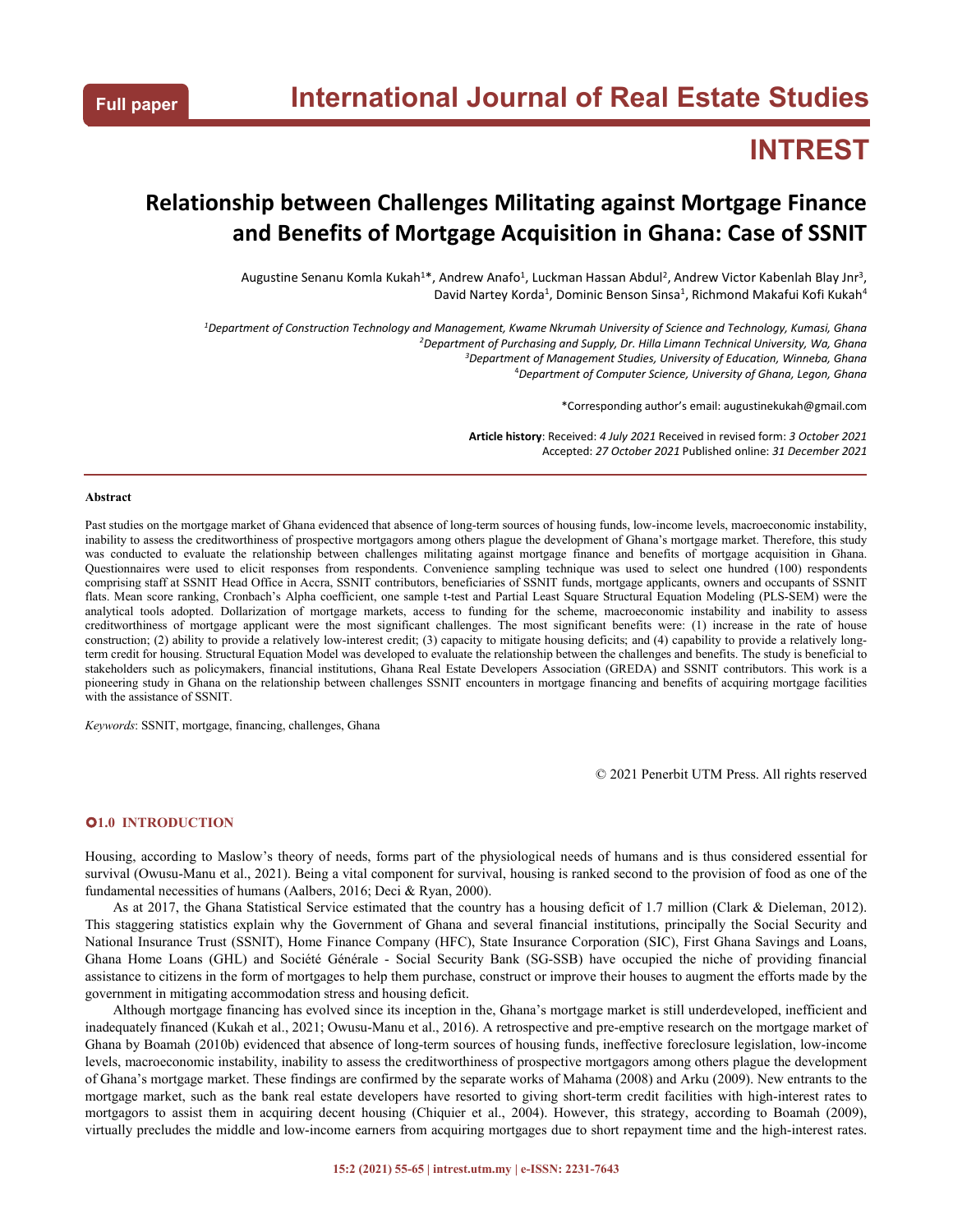These challenges have resulted in the overreliance on foreign remittances for housing and the protracted time taken to complete house constructions by individuals. Again, the effort of house financing institutes and real estate developers at providing housing, pale into insignificance because the individuals currently build about 90 % of new homes whilst real estate developers build woeful 3 to 5% (Obeng-Odoom, 2011). The 1.7 million housing deficit estimated in 2017 is projected to reach 1.9 million by 2019 due to rapid population growth and urbanisation (Clark & Dieleman, 2012). Thus, implying the urgent need to provide more housing units and flexible home construction credit facilities in order to make the menace of housing deficit a thing of the past.

As part of the social security offered in terms of pension, SSNIT also plays a pivotal role in providing housing facilities through mortgages to SSNIT contributors (Owusu-Manu et al., 2016). By mobilising contributions from contributors and prudentially investing these funds, SSNIT accrues a significant fund with which it sources it mortgage schemes. Appraising the creditworthiness of prospective mortgagors is relatively easy because the prospective mortgagors are mostly SSNIT contributors. SSNIT has thus contributed immensely to the housing sector of Ghana (Clark & Dieleman, 2012).

A number of studies have been conducted on mortgage financing. For example, Nelson and Asamoah (2014) investigated the participation of real estate developers in mortgage financing while Boabang (2016) looked into residential mortgage finance and Mahama (2008) scrutinised the mortgage market in Ghana. Still, there is currently no study that assesses the relationship between the challenges militating against mortgage finance and the benefits of mortgage acquisition. In fact, there is currently unknown study that has established the conceptual linkage between the two. This is significant since the challenges in the mortgage would have an effect on the benefits of acquiring mortgage through mortgage financing.

This study seeks to fill the gap. The research questions underpinning the study therefore are: (RQ1) What are the challenges militating against the contribution of Social Security and National Insurance Trust (SSNIT) to mortgage financing in Ghana?; (RQ2) What are the benefits of acquiring mortgage facilities with the assistance of SSNIT?; (RQ3) What is the relationship between the challenges militating against mortgage finance and the benefits of mortgage acquisition? This study is very importantsince it serves as a means of advancing vital insight for both academia and industry practitioners on mortgage financing and acquisition.

## **2.0 LITERATURE REVIEW**

#### **2.1 Concept of Mortgage**

Mortgage is a pledge or a legal conveyance in which an individual or an organisation borrows money to buy properties such as a house, car, etc. and pays back the money over a period of years (Friedman et al., 2013). Thus, in mortgage, borrowers use their existing property as collateral for a credit facility while they continue using that property (Chiquier et al., 2004). Mortgage basically comprises two things; a promissory note and a deed. The individual or the organisation that is seeking the credit facility is called the mortgagor, and the one giving or lending the credit facility is called the mortgagee. In mortgage financing, a third party may be involved who plays the role of being an intermediary and is known as the mortgage brokers. The mortgage broker finds a mortgage facility with good conditions for the mortgagor and he or she charges a commission for facilitating the process of acquiring the credit (Stuart, 2003). In Ghana, the mortgage agreement has the backing of the Mortgage Decree, 1972 (NRCD 96), the Home Mortgage Finance Act, 2008 (Act 770) and the law of contract (Boamah, 2011).

#### **2.1.1 The Mortgage Market in General**

By and large, the mortgage market focus on providing credit facility by collateralising real estate properties such as houses, land, office complex etc. Basically, the mortgage market is in two categories: the residential mortgage market that funds the construction, improvement or the buying of homes, and the commercial mortgage that funds all other real estate assets for commercial purposes (Geltner & Miller, 2001). Globally, mortgage financing appears to be the principal way of constructing, improving and purchasing a house. However, in Ghana, the contribution of mortgage financing towards constructing, improving and purchasing a house is quite minimal (Obeng-Odoom, 2010). As opined by Ayitey et al. (2010), many institutions in the financial industry are not willing to engage in long-term investment due to liquidity issues. Inversely, most financial institutions find security in short-term investments, which is comparatively risk-free (Levišauskaite, 2010). This accounts for the few mortgage facilities available in the country.

#### **2.1.1 The Mortgage Market Structure**

The mortgage market structure is comprised of several institutions. Generally, two institutions make up the structure of a developed mortgage market. These are the depository institutions and the mortgage banks (Iacoviello & Minetti, 2008). The depository institutions are the principal of the two institutions because they are directly involved in mortgage creation and holdings, and they comprise the savings and loans banks, the commercial banks, the building and loans societies among others. The mortgage banks are involved in the secondary mortgage markets where the play the function of creating and selling mortgage products to final investors or clients (Aalbers, 2016).

#### **2.2 Mortgage Financing in Ghana**

Mortgage financing in Ghana has a rather ragged and incoherent history with several short-lived approaches of finance. Mortgage institutions, principally the First Ghana Savings and Loans Limited (then First Ghana Building Society), Home Finance Company (HFC) and other financial institutions like the Société Générale Social Ghana (then Social Security Bank) and State Insurance Corporation (SIC)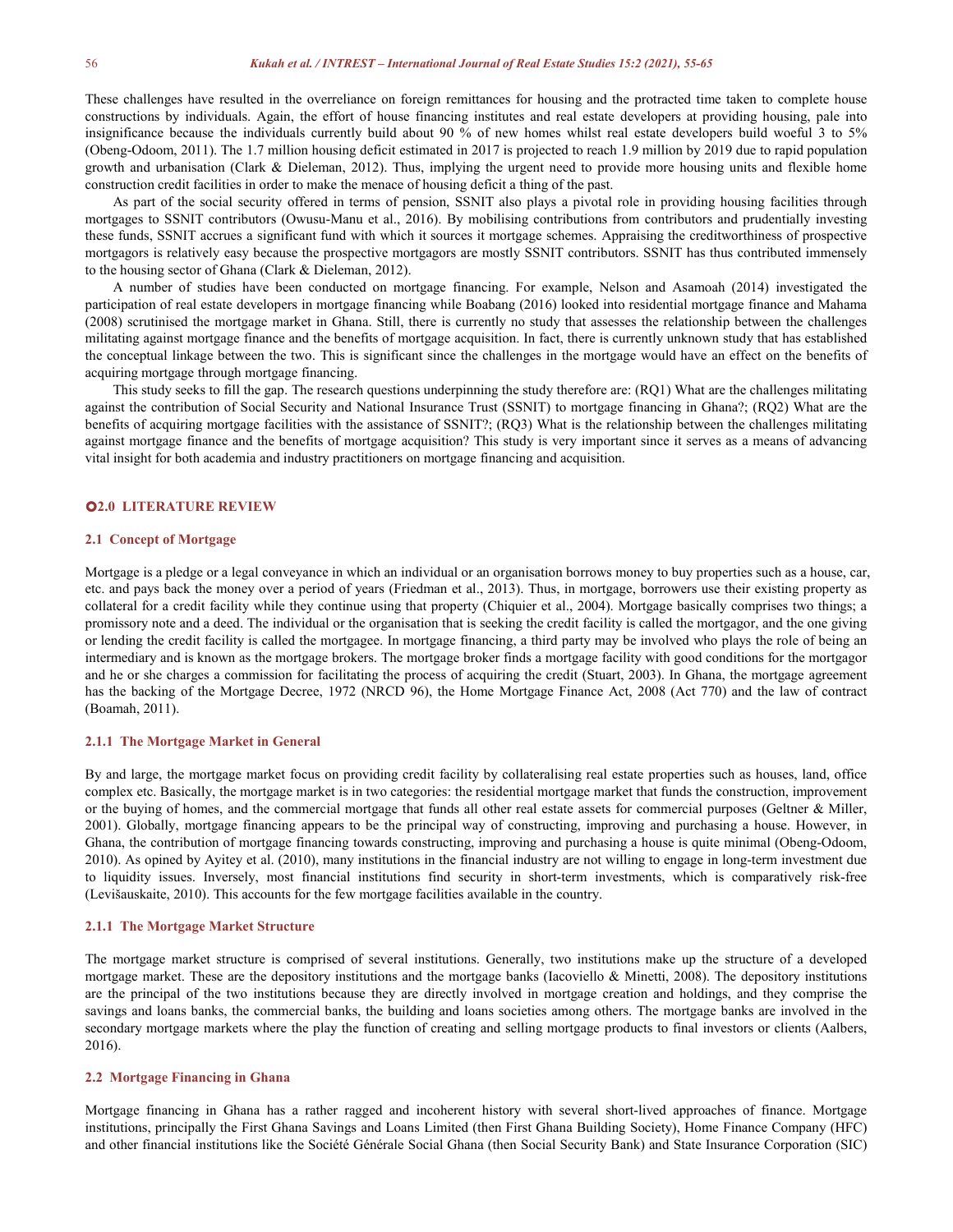have at one point in time gave mortgage facilities to the employed citizens of Ghana (Aha et al., 2014). However, the provision mortgages by these mortgage institutions were hindered by the high cost of borrowing, ergo their resultant positive impact on house delivery was limited because only people in the high and the middle-income earners were benefiting from these mortgages (Bonner & Wiggin, 2006).

Donkor-Hyiaman (2013) asserted that high cost of borrowing, currency instability and high inflation plague the mortgage market such that the house financing market seems to be skewed in favour of foreigners and non-resident Ghanaians whose incomes are indexed in foreign currencies. The Research Department of the BOG (2007b) pointed out that among other things, low income is one of the factors that affect prospective mortgagors in accessing mortgage facilities in Ghana. Low-income results in high mortgage payment-to-income ratio for many mortgage applicants and thus precluding them from accessing mortgages. In safeguarding their interest against currency depreciation, estate developers price houses in foreign currencies which hamper the demand for a mortgage. Since mortgagors are obliged to repay their credit in Ghana Cedis, the cost of repaying the mortgage is very high (BOG, 2007a).

#### **2.3 Types ofMortgage Credits in Ghana**

Although there are several mortgage facilities or products in the Ghanaian mortgage market, they can conveniently be categorised into five main types, namely:

- a. Home Purchase Mortgage (HPM)
- b. Home Equity Loan (HEL)
- c. Home Completion Mortgage (HCM)
- d. Home Improvement Mortgage (HIM)
- e. Home Construction/Construction Finance

#### a. Home Purchase Mortgage (HPM)

Home purchase mortgage is intended to enable individuals or organisations in the working class to purchase a home or residential property which they can use themselves, rent it out or lease to a third party. This mortgage product is usually available for both residential or nonresidential Ghanaians. The mortgagor is generally asked to make at least 15% to 25% of the total cost of the property while the mortgagee offers a credit facility to cater for the remaining 75% to 85% ofthe cost. The repayment duration is usually between 15 to 20 years and the mortgage is subjected to either a fixed or variable interest rate (Teye et al., 2015).

#### b. Home Equity Loan (HEL)

The home equity loan is created to assist home or residential property owners to access credit facility to better their liquidity position by using their property as a collateral. Persons or organisations who have a title to their properties, that is either the properties are being funded or are fully paid for. The credit accessed could be used to expand businesses, pay for fees, improve homes or buy other properties. The credit accessed under this facility is subjected to repayment duration between 15 to 20 years with either fixed or variable interestrate (Donkor-Hyiaman, 2013).

#### c. Home Completion Mortgage (HCM)

Home completion mortgage is intended to help mortgagors by giving them credit facilities to complete the construction of their residential properties or homes. The aim of this facility is to assist the mortgagor to realise his or her dream of owning a residential property or home by funding the completion of their construction project. The maximum credit-to-value ratio for home completion mortgage isgenerally 50%. Again, the repayment time for this mortgage facility is between 15 to 20 years and it is subjected to a variable interest rate (Shipton, 2010).

#### d. Home Improvement Mortgage (HIM)

Home improvement mortgage is created to help individuals or organisations with a credit facility to embark on an extension work or renovation on their residential properties or homes. Residential properties or homes owners and companies who need to renovate or expand their homes are the target group for this mortgage facility. Apart from the fact that the home improvement mortgage isstrictly for the purpose of renovating or expanding existing residential properties orhomes, the home improvement mortgage is similar to the home equity loan (Teye et al., 2015).

## e. Home Construction/Construction Finance

Home construction/construction finance is intended for the construction of residential properties or homes and the mortgage facility is offered in three ways: firstly, construction funding to the mortgagors, secondly, construction funding to real estate developers, and thirdly, construction funding to the customers of real estate developers. It is worth noting that, all these construction projects are insured against fire, flood and other natural disasters through a private mortgage insurance (Donkor-Hyiaman, 2013).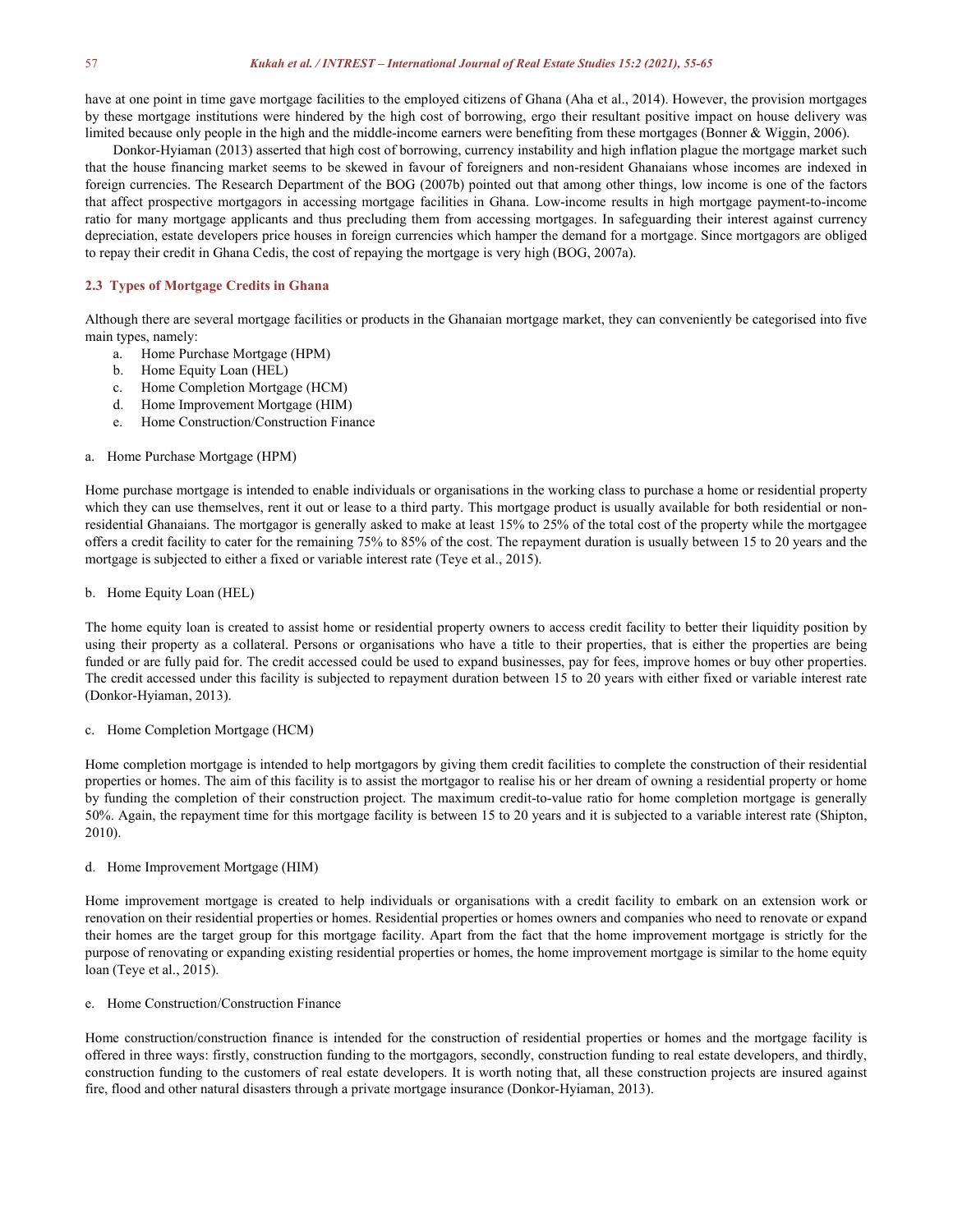## 2.4 Nexus between Challenges Militating against Mortgage Financing and Benefits of Mortgage Acquisition through Mortgage **Financing**

Although the Ghanaian mortgage market is still evolving, the impact of mortgage financing, especially in-house financing is quite significant. Among the benefits of mortgage financing are the ease of constructing, improving or purchasing real estate and other properties, flexibility in repayment of accessed credit, the existence of foreclosure rights, mitigating housing deficit, and an increase in the rate of constructing or improving real estate properties (Benjamin & Sirmans, 1987; Cocco, 2013; Keys et al.,2012). SSNIT contributors also have an added advantage of having SSNIT to serve as guarantor for them during their mortgage application.

Like any other market, the mortgage market is also negatively affected by a demand and supply mismatch for housing delivery and mortgage credit. Warnock and Warnock (2008) opined that the mortgage market can be perceived in terms of demand and supply. Teye et al. (2015) proposed that the mortgage market comprises of two principal subsystems, namely; demand and supply, and these subsystems are also influenced by other components such as the real estate industry, banking industry and the state housing and legal institutions. If the demand for mortgage credit and/or real estate properties are not met with a commensurate supply, the mismatch in the two subsystems would not augur well for the development of the mortgage market (Clark & Dieleman, 2012).

Currently, only five major financial institutions offer mortgage loans. These are Fidelity Bank, Stanbic Bank, CAL Bank, HFC Bank, and Ghana Home Loans. A survey by the Research Department of the Bank of Ghana reveals that less than 3% of the total loans portfolio offered by banks in Ghana are channelled into house financing (BOG, 2011). The challenges that militate against the financial institutions in supplying more mortgage products are interrelated and they include but not limited to the capital inadequacy of the financial institutions, inability to establish the creditworthiness of prospective mortgagors, collateral problems, and macroeconomic instability. Other challenges include low-income levels of citizens and cultural value (most Ghanaians resort to constructing, improving or purchasing their homes with their own savings or remittances from relation abroad).

One of the major constraints to the supply of mortgage is the weak position of many Ghanaian financial institutions. A thorough appraisal of reports from the Bank of Ghana (BOG) reveals that most of the financial institutions in the country are unable to provide mortgage facilities due to their capital inadequacy or small capital size. This accounts for the reason why just 5 banks are into mortgage financing, out of the over 20 banks. Per the regulations of the BOG, the initial capital required of a bank before it operates is GHC 400 million (Spillan & King, 2017). Although some banks have more than the initial capital, they still do not have sufficient capital to venture into providing long-term loans portfolios such as mortgage financing.

Allen and Saunders (2003) and Anderson (2006) affirmed that evaluating the probability that a prospective mortgagor will repay a loan given him or she is very important in mortgage marketing. According to the observation by Freedman (2004), mortgage institutions in the developed world thoroughly check outthe salary statement, income tax returns and the detailed credit history, as a way of evaluating the income of prospective mortgagors (Shipton, 2010). This is in part due to the non-existence of credit-checking agencies and the large informal sector in the developing countries. In Ghana, aside from the dearth of credit-checking agencies, there is also no trustable database for important personal information like date of birth, career history, residential address, property documentation and the like. Furthermore, the digital address system that has been adopted by the Ghana Post Services has not been widely accepted. These, therefore, make it difficult to establish the creditworthiness of prospective mortgagors.

Security in the form of collateral is crucial in mortgage financing (Fleisig et al., 2006). In the developed countries, the property for which the mortgage is being accessed is usually used as the collateral (Green & Wachter, 2005). However, in Ghana, this is not always the case. The real estate is now developing and more than 90% of residential and real estate properties are constructed by Ghanaians through hiring the services of artisans (Ahadzie & Amoa-Mensah, 2010). Thus, most prospective mortgagors can only access credit by collateralising another property. The property that the financial institutions can agree to take ascollateral must be of a high standard (Aron et al., 2012). Conversely, the work of Teye et al. (2015) asserted that most of the properties that prospective mortgagors want to use as collateral security are not of high quality.

Borrowing and lending undoubtedly are significantly influenced by the macroeconomic environment. Teye et al. (2015) pointed out that the erratic depreciation of the Ghana Cedi and high level of inflation make venturing into long-term credits riskier and unprofitable to financial institutions because the value of the amount credited rapidly decline. Historically, interest rates and inflation have been high in Ghana. Inflation exceeded 100% in the late 1970s, but adoption of structural adjustment programs helped to bring the inflation down in the early 1980s (Teye et al., 2015). Yet, the economy was still unstable as evidenced when inflation again rose from 14% in 1999 to 41% in 2000 (Teye et al., 2015). The local currency is also unstable as it frequently depreciates against major foreign currencies, especially the US dollar. The Cedi, from 1997 to 2000, approximately depreciated by a woeful 360% against the US Dollar. The depreciation of the Ghana Cedi in recent time is also quite significant. The unstable macroeconomic environment in the country has resulted in the dollarization of the Ghanaian mortgage market (Ize, 2013).

#### **2.5 Empirical Review**

The Research Department of the BOG (2007b) carried out an investigation on Ghana's housing market. The study's aim was to assess the trends of house pricing and the impact of mortgage in the delivery of housing in the country. The study made use of survey data collected in the Ashanti, Eastern, Western and Greater Accra Region. The main discoveries made by the study were: the prices of houses have been increasing invariably and this is due to ever increasing cost of land and construction materials in the country, and the housing sector is directly influenced by the domestic interest patterns because a greater part of the housing units is partly financed through credits from a financial institution. The study also revealed that 72.7% of the house construction projects that were commenced by real estate developers were self-funded.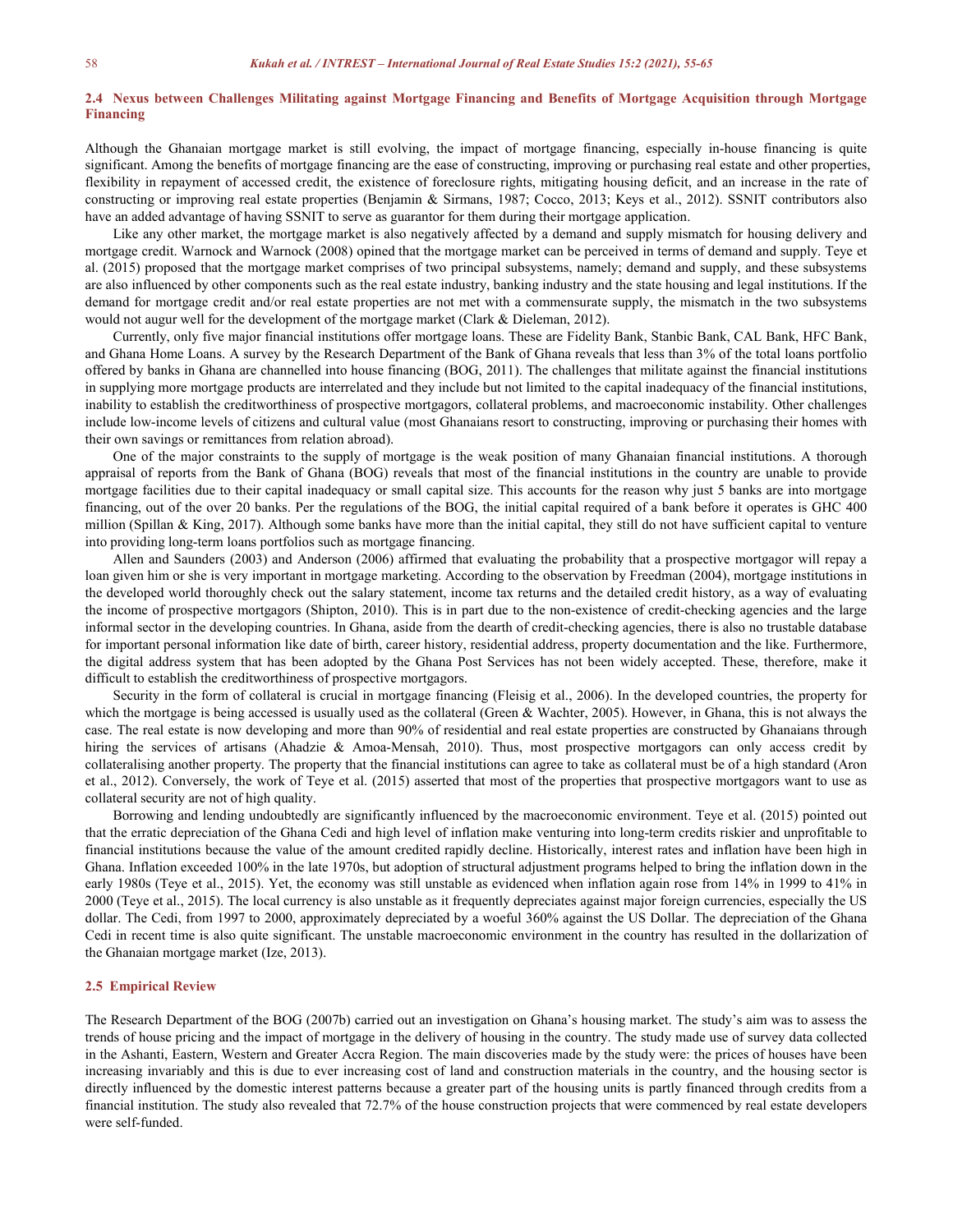"An Overview of and the Prospects for Ghana's Real Estate Market", a work by Karley (2009), found that Ghana is among the few countries in the sub-region with an emerging real estate market despite the fact that the real estate market in Ghana has considerably evolved in recent years. Two years later,Owusu's (2011) work titled, "*Urban Growth, Globalization and Access to Housing in Ghana's Largest Metropolitan Area, Accra*" was deliberately focused on probing housing among the poor in Accra in the scope of the economic liberalisation and the aftermath of the economic globalisation in the last three decades. The research concluded that the problem of housing deficit in Accra is probable to aggravate if creative and innovative policies are not implemented, given the global city status accorded Accra. A handful of research contributions by Domeher and Abdulai (2012), Domeher (2013) and Domeher etal. (2014) disclosed that title registration and land rights are among the several factors that become essential in when one decides to acquire funding for property development. Prior to that, a seminal work by Chambers et al. (2008) with a title, "*Mortgage Innovation, Mortgage Choice, and Housing Decisions*" was aimed at examining some of the mortgage products on housing from 1995 to 2005. Their research revealed that the introduction of mortgage products had a positive correlation with home ownership. The study also pointed out as the supply of these mortgage products were discontinued, the rate of home ownership declined.

## **3.0 METHODOLOGY**

Quantitative method was adopted while research design was descriptive. Descriptive research seeks to describe a phenomenon by clarifying and expounding its relationships and properties by answering the questions; who, what and when (Creswell & Creswell, 2018).

The target population for the study were staff atSSNIT Housing Project of the SSNIT Head Office in Accra, SSNIT contributors, beneficiaries of SSNIT funds, mortgage applicants, owners and occupants of SSNIT flats. These people were the target respondents because they are one way or the other impacted by the operations of SSNIT. Convenience sampling and purposive sampling techniques were adopted. Purposive sampling technique was used in selecting staff of SSNIT Head Office Accra. Convenience sampling technique was used to select SSNIT contributors, mortgage applicants, owners and occupants of SSNIT flats. Convenience sampling as pointed out by Etikan et al. (2016), is a non-probability sampling technique that is employed because the respondents are convenient and readily available (Polit & Beck, 2010). It offers a cost-effective method of collecting data to quickly delve into research problems that can be later be explored further (Mack et al., 2005). Purposive technique on the other hand is used for identification and selection of information-rich cases for the most effective use of limited resources. In all, 100 respondents were sampled for the study. These comprised 20 staff of SSNIT through purposive sampling and 80 SSNIT contributors, mortgage applicants, owners and occupants of SSNIT flats through convenience sampling.

The instruments of data collection were two sets of questionnaires. The questionnaires contained closed ended questions that were designed based on the objectives of the study. The first set of questionnaires was administered to the staffof SSNIT Head Office Accra. The second set of questionnaires was administered to SSNIT contributors, beneficiaries of SSNIT funds, mortgage applicants, owners and occupants of SSNIT flats.

Lewis-Beck et al. (2004) argued that validity and reliability are key parameters considered in the acceptance of research findings by the scientific community because these parameters enhance the credibility of the research (Kimberlin & Winterstein, 2008). The validity of the instrument of data collection was checked by conducting a pilot with the questionnaires prior to the data collection. Reliability was tested Cronbach's alpha coefficient analysis.

Data collected from the field were analysed with descriptive statistical tools like frequencies, percentage, means and standard deviations. One sample t-test was used to ascertain the relative significance of the variables. Structural Equation Modeling (SEM) was used to establish the relationship between challenges and benefits. Software for data analysis was done with version 23 of Statistical Package for Social Sciences (SPSS) and Smart PLS.

#### **3.1 Profile of SSNIT**

The Social Security and National Insurance Trust (SSNIT) is the biggest non-bank financial institution and the statutory public trust that is mandated with the management of Ghana's National Pension Scheme. For the following information under this sub-section, kindly visit the official website of SNNIT at www.ssnit.org.gh. The Trust was established in 1972 under NRCD 127 and it is primarily charged with the responsibility of replacing part of the lost income due to invalidity, and old age, and it is also responsible for the payment of benefits to the dependents of a deceased contributor. Prior to 1972, the National Pension Scheme was jointly administered by the State Insurance Corporation and the then Department of Pensions. A Provident Fund Scheme was administered by the Trust until 1991 when it was converted into a social insurance pension scheme and subsequently reformed in 2010 by Act of Parliament, Act 766. The Act was however, endorsed in 2008 to substitute the former SSNIT Pension Schemes.

The National Pensions Regulatory Authority (NPRA) was established to supervise the management and administration of registered pension schemes and the trustees of registered schemes. Act 766 makes provision for a 3-Tier Pension Scheme, and SSNIT manages the 1<sup>st</sup> Tier which is the National Social Security Scheme. The 2<sup>nd</sup> Tier is an obligatory fully-funded and privately managed occupational scheme. The 3<sup>rd</sup> Tier is a voluntary fully-funded and also privately managed the provident fund and personal pension plan. The Trust has since 1974 channelled funds into the development of real estates. The aim of this development was to provide the contributing public with residential accommodation. Although the inception of this housing development was low keyed, more funds were committed to the development from 1987 to 1988. The underlying principle for embarking on the housing development was to ensure that contributing workers could afford decent flats to reside in while these workers serve the country. The total housing units that were developed in the whole country was 7,168 and approximately 98% have been sold to salaried workers.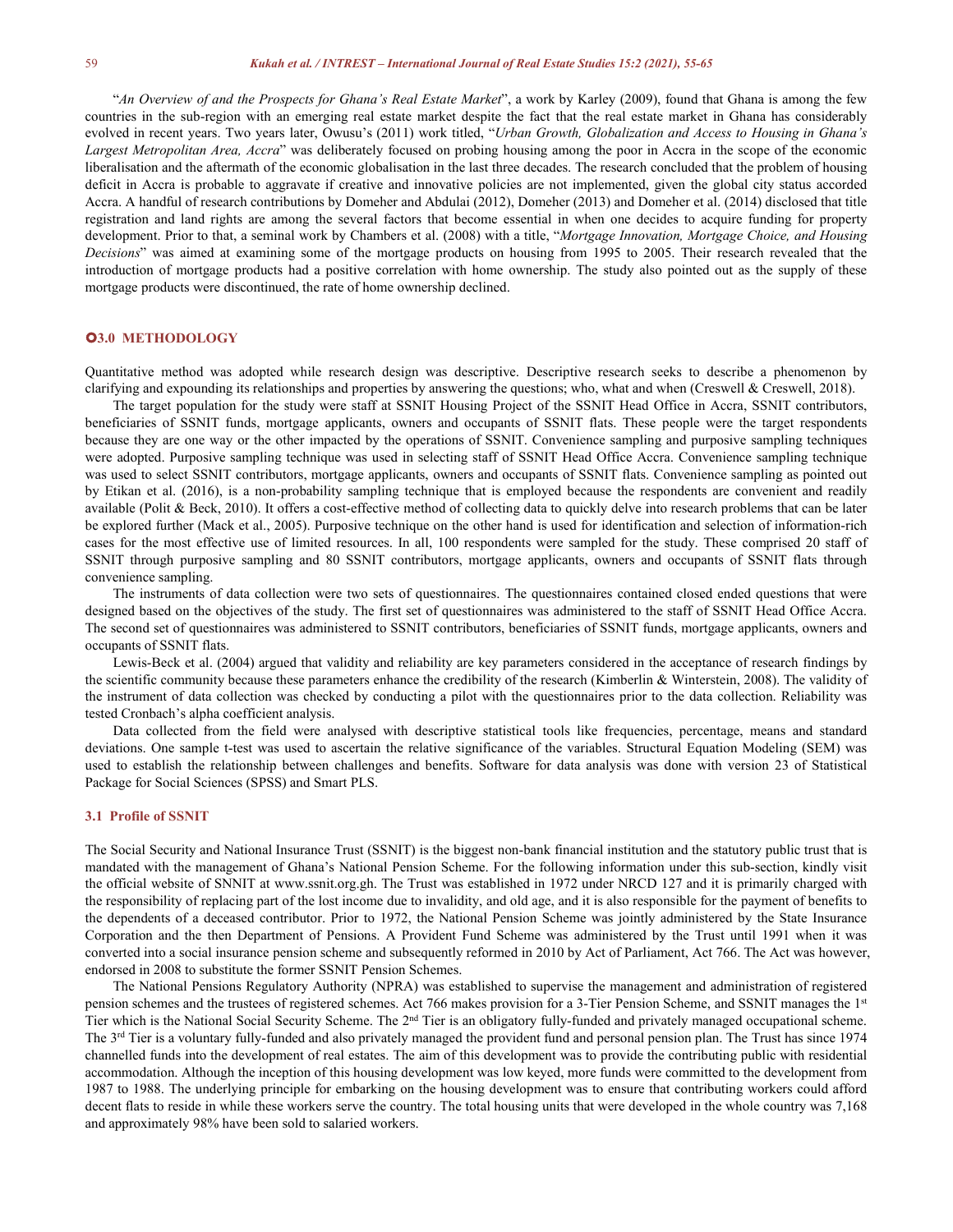#### **4.0 DATA ANALYSIS AND FINDINGS**

#### **4.1 Years of SSNIT Contributions**

In the respondents' profile, respondents who affirmed that they contributed to SSNIT funds were asked the number of years they had contributed to the fund. The number of years a respondent has contributed to SSNIT is also an indication of the worth of the mortgage facility that SSNIT can guarantee for a contributor. From Figure 1, 31.0% of the respondents had contributed for 1 to 5 years, 22.0% of the respondents had contributed for 6 to 10 years, 10.9% of the respondents had contributed for 11 to 15 years, 13.0% of the respondents had contributed for 16 to 20 years, 10.0% of the respondents had contributed for 21 to 25 years and remaining 5.0% of respondents had contributed to SSNIT for more than 25 years.



Figure 1 Number of years of contribution to SSNIT

## **4.2 Reliability Statistics**

From Table 1, the internal consistency analysis of the responses received shows Cronbach's alpha coefficient value of 0.912 for the challenges and coefficient value of 0.886 for the benefits. Tavakol and Dennick (2011) postulated that a Cronbach's alpha coefficient value between 0.800 and 0.900 is good for research. This implies that the internal consistency of the responses was valid.

|  | <b>Table 1</b> Reliability statistics |  |
|--|---------------------------------------|--|
|--|---------------------------------------|--|

| Cronbach's Alpha for challenges      | <b>Number of Items</b> |
|--------------------------------------|------------------------|
| 0.912                                |                        |
| <b>Cronbach's Alpha for benefits</b> | <b>Number of Items</b> |
| 0.886                                |                        |

#### **4.3 One Sample T-Test**

The one sample t-test was used to establish the relative significance of the variables (benefits and challenges). This is used in ascertaining whether a sample mean is significantly deviant from a hypothesised mean (Ahadzie, 2007). For a single sample test, its hypotheses are:

$$
H_o: U = U_o
$$
  

$$
H_a: U <, > U_o
$$

With H<sub>o</sub> representing the null hypothesis, H<sub>a</sub> representing the alternative hypothesis and U<sub>o</sub> representing the hypothesised mean. Ahadzie (2007) records that for a usual one-sample t-test, the mean of the test group, degree of freedom for the test (an approximate of the sample size), the t-value (strength of test) and the p-value (probability of test being significant) are reported usually. A statistical test of the mean was undertaken to decide whether the population considered a variable to be important or not. The mean ranking of each criterion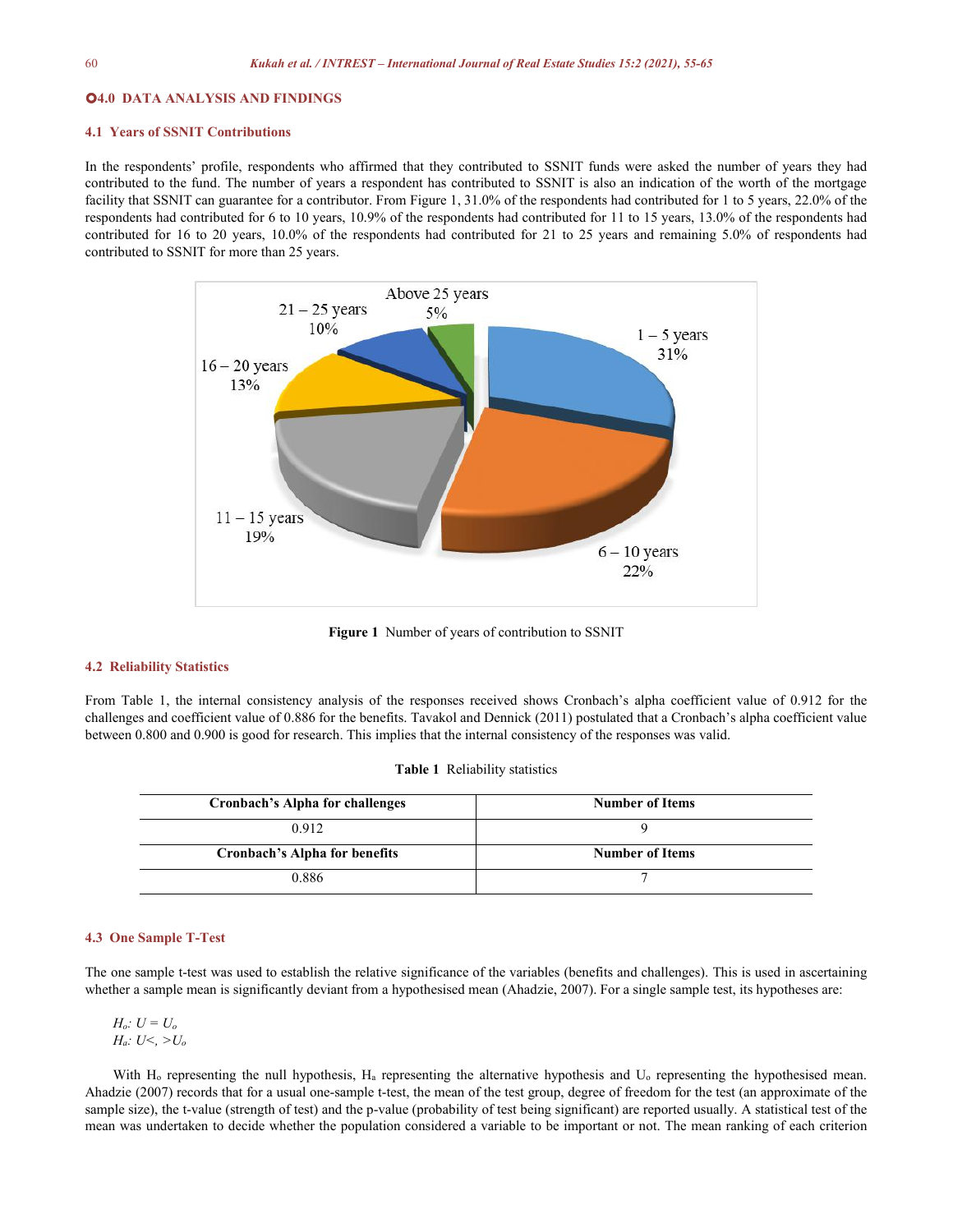was compiled to articulate the decisions that the respondents expressed. Moreover, the mean for each variable with its corresponding standard deviation and standard error are presented.

In this research, the higher ratings of 4 and 5 were chosen for the rating scale as important and very important respectively. In this study, the hypothesised mean  $U_0$  is set at 3.5.

#### **4.3.1 Challenges Militating against SSNIT's Contribution toMortgage Financing in Ghana**

Variables found in literature were presented to the respondents and they were asked to use a five-point Likert scale to rank the challenges. All factors had t-values (strength of test) that were positive indicating that their means were above the hypothesised mean of 3.5. The analysis reveals that *Dollarization of mortgage markets* ranks first with a mean value of 4.556, *Access to funding for the scheme* ranks second with a mean value of 4.250, *Macroeconomic instability* ranks third with a mean value of 4.000, *Inability to assess creditworthiness of mortgage applicant* ranks fourth with a mean value of 3.889, and *Low-income levels of mortgage applicants* ranks fifth with a mean value of 3.833. Other challenges revealed by the study include *Low contributions of mortgage applicant, Collateral problems, Supply and demand constraints,* and *Burden ofregulations* which include provision for bad debts, and capital adequacy requirements. Table 2 presents the results accordingly.

|                                                               | Mean              |                   |                 |        |                 |
|---------------------------------------------------------------|-------------------|-------------------|-----------------|--------|-----------------|
| <b>Challenges</b>                                             | <b>Statistics</b> | <b>Std. Error</b> | <b>Std. Dev</b> |        | Sig. (2-tailed) |
| Dollarization of mortgage markets                             | 4.556             | 0.082             | 0.883           | 8.615  | .000            |
| Access to funding for the scheme                              | 4.250             | 0.092             | 0.902           | 5.421  | .000            |
| Macroeconomic instability                                     | 4.000             | 0.047             | 0.743           | 10.068 | .000            |
| Inability to assess creditworthiness<br>of mortgage applicant | 3.889             | 0.060             | 0.467           | 3.129  | .000            |
| Low-income levels of mortgage<br>applicants                   | 3.833             | 0.052             | 0.688           | 2.652  | .000            |
| Low contributions<br>of<br>mortgage<br>applicant              | 3.721             | 0.065             | 0.900           | 5.023  | .000            |
| Collateral problems                                           | 3.638             | 0.043             | 1.000           | 3.611  | .000            |
| Supply and demand constraints                                 | 3.598             | 0.44              | 1.123           | 2.045  | .010            |
| Burden of regulations                                         | 3.501             | 1.001             | 1.222           | 1.021  | .000            |

#### **Table 2** Challenges militating against mortgage financing by SSNIT

#### **4.3.2 Benefits ofAcquiring Mortgage Facilities with Assistance of SSNIT**

All the factors had t-values (the strength of the test) that were positive indicating that their means were above the hypothesised mean of 3.5. The findings reveal that *Increase in the rate of house construction* ranks first with a mean value of 4.444 (Std. Dev = 1.000), *Provides a relatively low interest credit* ranks second with a mean value of 4.194 (Std. Dev = 0.154), *Mitigates housing deficits* ranks third with a mean value of 4.038 (Std. Dev = 0.847), *Provides a relatively long-term credit for housing* ranks fourth with a mean value of 3.889 (Std. Dev = 0.154), and *Provides flexible collateralization* ranks fifth with a mean value of 3.763 (Std. Dev = 0.919). Other benefits that the study revealed were Provides better foreclosure rights and Increases affordability of acquiring a decent house. Table 3 presents the results.

|  | <b>Table 3</b> Benefits of acquiring mortgage facilities with assistance of SSNIT |  |
|--|-----------------------------------------------------------------------------------|--|
|  |                                                                                   |  |

|                                                        | Mean              |                   |                 |        |                       |
|--------------------------------------------------------|-------------------|-------------------|-----------------|--------|-----------------------|
| <b>Benefits</b>                                        | <b>Statistics</b> | <b>Std. Error</b> | <b>Std. Dev</b> |        | $Sig. (2-$<br>tailed) |
| Increase in the rate of house construction             | 4.444             | 0.084             | 1.000           | 9.600  | .000                  |
| Provides a relatively low-interest credit              | 4.194             | 0.101             | 0.154           | 10.215 | .000                  |
| Mitigates housing deficits                             | 4.038             | 0.050             | 0.847           | 5.741  | .000                  |
| Provides a relatively long-term credit for<br>housing  | 3.889             | 0.159             | 0.154           | 6.120  | .000                  |
| Provides better foreclosure rights                     | 3.763             | 0.152             | 0.919           | 4.106  | .003                  |
| Provides flexible collateralization                    | 3.634             | 0.056             | 0.134           | 7.502  | .000                  |
| Increases affordability of acquiring a<br>decent house | 3.536             | 0.144             | 0.919           | 1.173  | .000                  |

#### **4.4 Structural Equation Modeling (SEM)Analysis**

The dependent variable for the study was benefits while the challenges was independent. Table 4 shows evaluation results of the measurement models in the model depicting the relationships between the challenges of mortgage financing and benefits of acquiring mortgage with SSNIT assistance. This study had reflective measurement items since the constructs cause the items (arrow moves from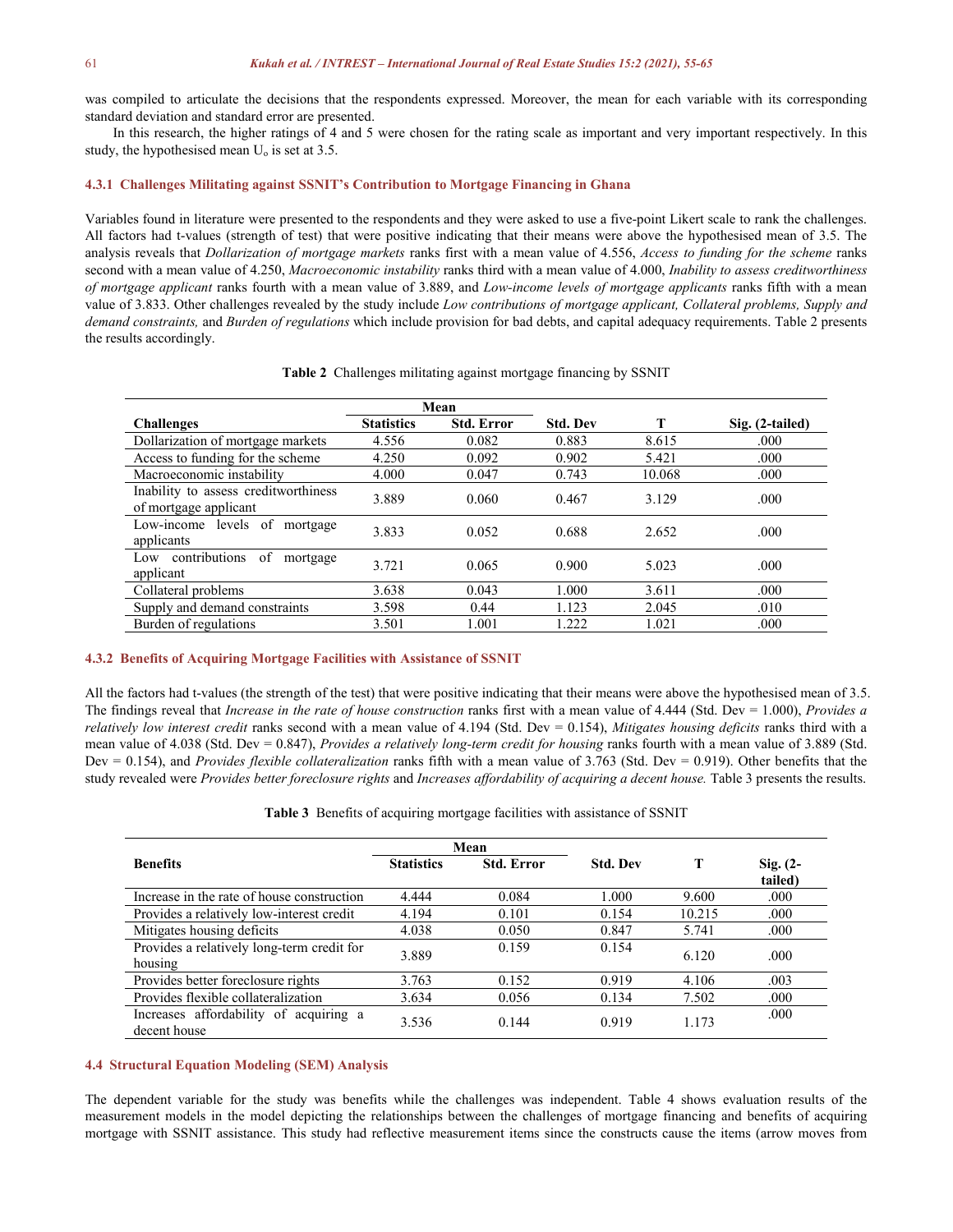constructs to measurement items). According to Hair *et al.* (2014), reflective measurement items have high correlation, are interchangeable and some can be omitted without altering the meaning of the constructs.

On validity, the loadings of the retained items were all above 0.60 and positive and so fulfilled the requirement of convergent validity. The computed composite reliability values were all above 0.60 and that of the AVE were also allabove 0.50 indicating the meeting of the acceptability level.

| Codes            | <b>Variables</b>                                                             | Factor<br>Loadings           | Weighting | t-value |
|------------------|------------------------------------------------------------------------------|------------------------------|-----------|---------|
|                  | Challenges Militating Against Mortgage Financing (CA: 0.755; CR: 0.807; AVE: |                              |           |         |
| 0.506)           |                                                                              |                              |           |         |
| <b>CHA1</b>      | Dollarization of mortgage markets                                            | 0.538                        | 0.085     | 23.069  |
| CHA <sub>2</sub> | Access to funding for the scheme                                             | 0.674                        | 0.358     | 18.354  |
| CHA3             | Macroeconomic instability                                                    | 0.703                        | 0.246     | 13.240  |
| CHA4             | Inability to assess creditworthiness of mortgage applicant                   | 0.721                        | 0.354     | 9.428   |
| CHA5             | Low-income levels of mortgage applicants                                     | 0.708                        | 0.340     | 8.541   |
| CHA6             | Low contributions of mortgage applicant                                      | 0.811                        | 0.256     | 7.251   |
| CHA7             | Collateral problems                                                          | 0.827                        | 0.245     | 6.349   |
| <b>CHA8</b>      | Supply and demand constraints                                                |                              | 0.361     | 5.849   |
| CHA9             | Burden of regulations                                                        |                              | 0.206     | 3.721   |
|                  | Benefits of Acquiring Mortgage Facilities (CA: 0.846; CR: 0.819; AVE: 0.584) | $\qquad \qquad \blacksquare$ |           |         |
| <b>BEN1</b>      | Increase in the rate of house construction                                   | 0.802                        | 0.236     | 21.074  |
| BEN2             | Provides a relatively low-interest credit                                    | 0.727                        | 0.174     | 19.730  |
| <b>BEN3</b>      | Mitigates housing deficits                                                   | 0.778                        | 0.168     | 16.122  |
| <b>BEN4</b>      | Provides a relatively long-term credit for housing                           | 0.697                        | 0.167     | 12.043  |
| BEN <sub>5</sub> | Provides better foreclosure rights                                           | 0.735                        | 0.193     | 10.908  |
| <b>BEN6</b>      | Provides flexible collateralization                                          | 0.743                        | 0.264     | 8.612   |
| <b>BEN7</b>      | Increases affordability of acquiring a decent house                          | 0.526                        | 0.141     | 4.357   |

#### **Table 4** Reliability and validity of the constructs

CA: Cronbach's Alpha; CR: Composite Reliability; AVE: Average Variance Extracted

It can be observed from the results of Discriminant Validity (Fornell-Larcker Criterion) analysis in Table 5 and cross loadings in Table 6 that, the robust fit indices met the prescribed cut-off criteria and hence the model sufficiently fits the data. From the discriminant validity table, no correlation among any two constructs exceeded the square roots of their AVEs and this is an evident of discriminant validity of the constructs. The cross loadings table provides more evidence of the discriminant validity. From Table 6, there was no crossloading problem since each measurement item had the highest loading on its corresponding construct.

## **Table 5** Discriminant validity (Fornell-Larcker criterion)

|               | <b>Challenges</b> | <b>Benefits</b> |
|---------------|-------------------|-----------------|
| 1. Challenges | 0.711             |                 |
| 2. Benefits   | 0.426             | 0.924           |

NB: Bold diagonal values are the square root of average variance extracted of each construct, while the other values are the correlations among the constructs

|                  | <b>Challenges</b> | <b>Benefits</b> |
|------------------|-------------------|-----------------|
| CHA1             | 0.774             | 0.320           |
| CHA <sub>2</sub> | 0.808             | 0.388           |
| CHA3             | 0.835             | 0.298           |
| CHA4             | 0.828             | 0.274           |
| CHA <sub>5</sub> | 0.798             | 0.207           |
| CHA <sub>6</sub> | 0.765             | 0.109           |
| CHA7             | 0.815             | 0.062           |
| CHA <sub>8</sub> | 0.725             | 0.441           |
| CHA <sub>9</sub> | 0.802             | 0.096           |
| <b>BEN1</b>      | 0.376             | 0.885           |

## **Table 6** Discriminant validity (cross loadings)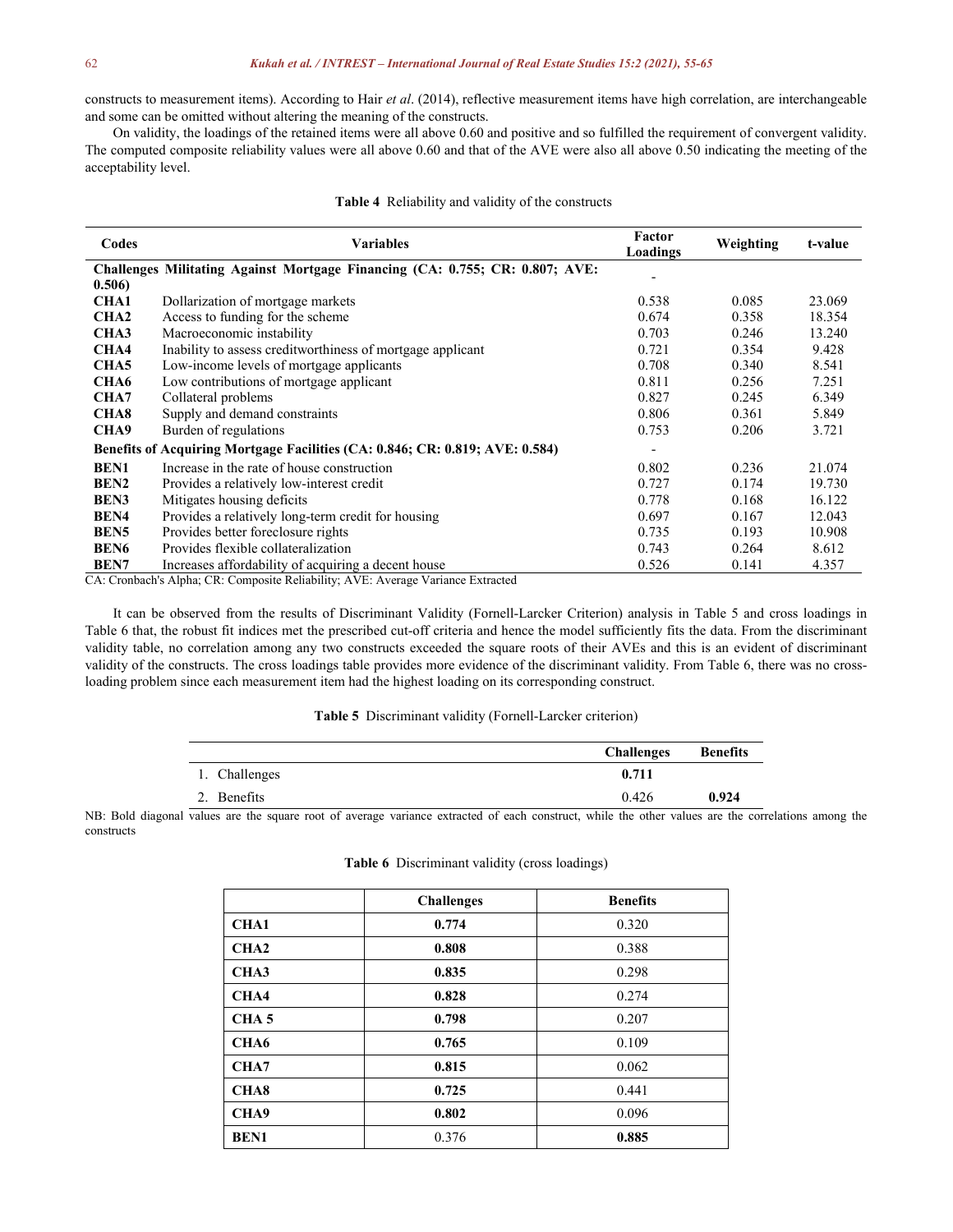| BEN <sub>2</sub> | 0.386 | 0.727 |
|------------------|-------|-------|
| <b>BEN3</b>      | 0.541 | 0.778 |
| <b>BEN4</b>      | 0.388 | 0.697 |
| <b>BEN5</b>      | 0.376 | 0.735 |
| <b>BEN6</b>      | 0.372 | 0.743 |
| <b>BEN7</b>      | 0.430 | 0.813 |

NB: Bold values show that each measurement item had the highest loading on its respective construct

Influence of all the independent variables (constructs) on the dependent variables is depicted in Table 7. Coefficient of determination  $(R^2)$  $\binom{2}{ }$ was within acceptable range showing some level of influence.  $Q<sup>2</sup>$  also indicates the predictive relevance among the relationship in the model.  $\mathbb{R}^2$  and  $\mathbb{Q}^2$  were 0.501 and 0.267 respectively. Table 7 shows the bootstrapping results for the model. According to literature, the paths (relationships) that have t-values greater than 1.96 are deemed to be statistically significant at the 0.05 level. From Table VII, the relationship was insignificant. The path coefficients in Table 8 also show the level of influence.

**Table 7** Coefficient of determination and predictive accuracy

|                                                  |       | <b>R</b> Square       |         | <b>R</b> Square Adjusted | $\mathbf{Q}^2$  |  |  |  |  |
|--------------------------------------------------|-------|-----------------------|---------|--------------------------|-----------------|--|--|--|--|
| <b>Benefits</b>                                  |       | 0.501                 | 0.471   |                          | 0.267           |  |  |  |  |
| <b>Table 8</b> Path coefficient and significance |       |                       |         |                          |                 |  |  |  |  |
|                                                  |       | Coefficient Std. Dev. | t-value | p-value                  | Level           |  |  |  |  |
| Challenges -> Benefits                           | 0.114 | 0.121                 | 0.943   | 0.346                    | Not Significant |  |  |  |  |

## **5.0 DISCUSSION**

Inferring from literature reviewed, macroeconomic instability as evidenced in the erratic inflation and depreciation of value and the local currency has made several mortgagees resort to dollarizing the mortgage market as a mechanism to protect their revenue. This phenomenon militates against the contributions of SSNIT to mortgage financing as it increases the cost of housing and makes the acquisition of decent accommodation the reserve of non-resident Ghanaians, high-income earners and foreigners. Inability to assess the creditworthiness of potential mortgagors was also revealed as a challenge that affects SSNIT's contributions to mortgage financing. The dearth of proper documentation in Ghana has made it practically impossible to determine the likelihood of a prospective mortgagor to repay his or her credit. In spite of the monthly contributions made by SSNIT contributors to the SSNIT fund, the low-income levels of the contributors result in low contributions and this makes it difficult to collateralise the contributions accrued SSNIT to apply for a mortgage credit.<br>On the benefits of mortgage acquisition, the results of the analysis support the separate works of Benjamin and Sirmans (1987), Keys

et al. (2012), and Boamah (2010b) on mortgages. The supply of mortgage credits increases the speed of building housing. Boamah (2010a) pointed out that averagely it takes the middle-income earner about 9 to 15 years to complete the construction of a residential property by self-funding. However, time is greatly reduced with the acquisition of mortgages (Boamah, 2010a), and this is confirmed by the result of this study. Compared to the conventional short-term credits, mortgages provide a relatively low-interest credit and a relatively long-term credit for housing as observed by Boamah (2010b), and this study confirms that too. The study also revealed that the supply of mortgages mitigates housing deficit. Given the difficulty in allocating portions of the meagre salaries earned by the low and middle-income earners, and the long period of time taken to complete a housing unit by these earners, housing deficit and its attendant effects are greatly felt.

Through the SEM analysis, the relationship between the challenges and benefits was evaluated. According to Teye et al. (2015), supply and demand constraints and mismatch do not augur well for the development of Ghana's mortgage market and this negatively impacts on SSNIT's efforts toward mortgage financing. As discussed earlier, a mismatch in the supply and demand of mortgage and properties often results in high-interest rate and this restricts the contributions of SSNIT. The implication is that even though there may benefits associated with mortgage financing, yet, the challenges associated may serve as a barrier in the mortgage acquisition process.

## **6.0 CONCLUSION**

The most severe challenges militating against mortgage financing in Ghana were ranked to be: Dollarization of mortgage markets; Access to funding for the scheme; Macroeconomic instability; Inability to assess creditworthiness of mortgage applicant; and Low-income levels of mortgage applicants. From the analysis: Increase in the rate of house construction; Provides a relatively low-interest credit; Mitigates housing deficits; Provides a relatively long-term credit for housing; and provides better foreclosure rights were the most significant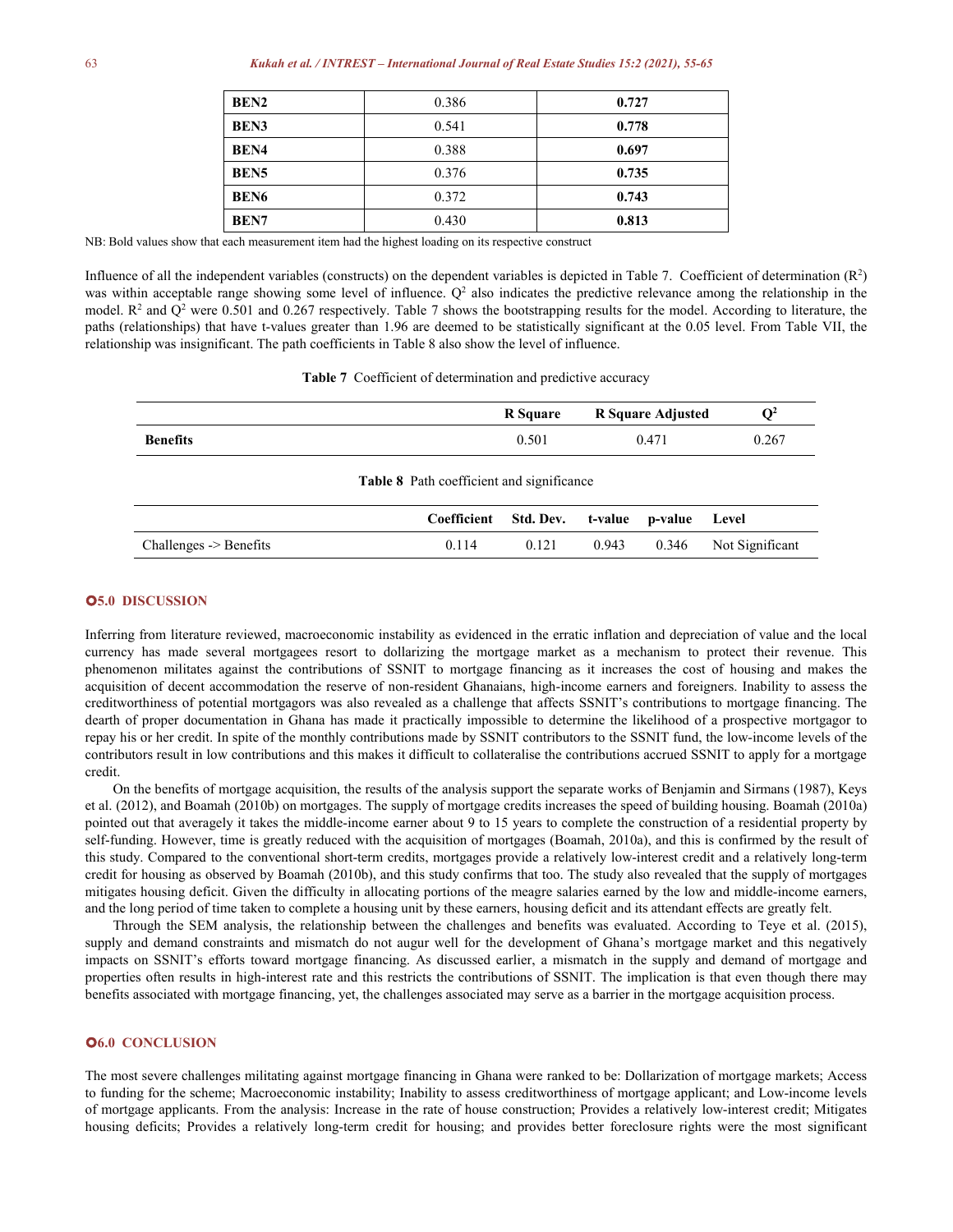benefits of acquiring mortgage facilities with SSNIT's assistance. From the structural equation model (SEM) analysis, there was no significant relationship between the challenges militating against mortgage financing and benefits ofmortgage acquisition.

Limitation-wise, this study was restricted to stakeholders in Ghana. There isthe likelihood of significant variations in the research findings if conducted in other geographical and economic jurisdictions. However, the agreement of the findings with literature goes on to establish credibility and trust in these findings.

Empirically, the robust and rigorous identification of challenges and benefits in the currentstudy have useful theoretical, practical and wider implications. Overall, the study makes a unique contribution to the mortgage and real estate body of knowledge through benchmarking the most severe challenges SSNIT faces in providing mortgage finance in Ghana as wellas evaluating the significant benefits of acquiring mortgage through the assistance of SSNIT. The relationship between the challenges and benefits has been conceptually established through the SEM analysis. The study is beneficial to stakeholders such as policymakers, financial institutions, Ghana Real Estate Developers Association (GREDA), SSNIT contributors (current and prospective) and to a large extent, the entire Ghanaian populace. The structural equation model developed can also serve as a decision-making guide when engaging in mortgage financing especially in assessing the balance between the challenges and benefits for mortgage acquisition through mortgage financing. Finally, the findings would augment the growing body of research-based knowledge on mortgage financing in Ghana and be of immense use to professionals of the finance industry, scholars and students as a reference material on mortgage financing. Future studies should adopt interviews and desk reviews to explore mortgage financing by SSNIT in Ghana.

#### **Acknowledgement**

The authors thank the anonymous reviewers for the valuable insights made towards the publication of this article. The authors also acknowledge Mr. Isaac Mensah Buah for his invaluable contribution toward the study.

#### **References**

- Aalbers, M. B. (2016). The financialization of home and the mortgage market crisis. In M. B. Aalbers (Ed.), The financialization of housing: A political economy *approach* (pp. 40-63.). London: Routledge.
- Aha, B., Ayitey, J. Z., & Martey, E. T. (2014, April 1-5). Demand for residential mortgage in Ghana: Nature, constraints and implications. Paper presented at the 30th Annual Meeting of the American Real Estate Society, San Diego, CA.
- Ahadzie, D. K. (2007). A model for predicting the performance of project managers in mass house building projects in Ghana (Doctoral dissertation). University of Wolverhampton, Wolverhampton, United Kingdom. Retrieved from https://wlv.openrepository.com/handle/2436/15393
- Ahadzie, D. K., & Amoa-Mensah, K. (2010). Management practices in the Ghanaian house building industry. *Journal of Science and Technology*, *30*(2), 62-75.
- Allen, L., & Saunders, A. (2003, January). A survey of cyclical effects in credit risk measurement models (BIS Working Paper No. 126). Basel: Bank for International Settlements.
- Anderson, K. (2006). Russia-Kazan Municipal Development Loan: Release of the second tranche and waiver of one condition. Retrieved from https://openresearchrepository.anu.edu.au/handle/1885/133239
- Arku, G. (2009). Housing policy changes in Ghana in the 1990s. *Housing Studies*, *24*(2), 261-272.
- Aron, J., Duca, J. V., Muellbauer, J., Murata, K., & Murphy, A. (2012). Credit, housing collateral, and consumption: Evidence from Japan, the UK, and the U.S. *The Review of Incomeand Wealth, 58*(3), 397-423.
- Ayitey, J. Z., Gyamfi-Yeboah, F., & Agyei-Mensah, S. (2010). The state of residential mortgage market in Ghana. *The Ghana Surveyor, 3*(1), 32-44.
- Bank of Ghana (BOG).(2007a, June). *The housing industry in Ghana: Prospects and challenges* [Policy brief]. Accra: Bank of Ghana.Retrieved from https://www.bog.gov.gh/wp-content/uploads/2019/07/pbrief-housing-new.pdf
- Bank of Ghana (BOG). (2007b). *The housing market in Ghana*. Accra: Bank of Ghana. Retrieved from https://www.bog.gov.gh/wp-content/uploads/2019/07/bog housing.pdf
- Bank of Ghana (BOG). (2011). *Annual report*. Accra: Bank of Ghana. Retrieved from https://www.bog.gov.gh/publications/annual-report/
- Benjamin, J. D., & Sirmans, C. F. (1987). Who benefits from mortgage revenue bonds? *National Tax Journal,40*(1), 115-120.
- Boabang, J. (2016). Residential mortgage finance; A solution to housing deficit challenge in Ghana (Doctoral dissertation). Kwame Nkrumah University of Science and Technology, Kumasi, Ghana. Retrieved from http://ir.knust.edu.gh/xmlui/handle/123456789/8755
- Boamah, N. A. (2009). Secondary mortgage market (SMM): Is it right for financing housing in Ghana? *Journal of Science and Technology, 29*(1), 17-27.
- Boamah, N. A. (2010a). Housing finance in Ghana: Can community mortgage cooperatives provide a panacea? *Ghana Journal of Development Studies, 7*(1), Article 2. Boamah, N. A. (2010b). Mortgage market in Ghana: The past and the future. *Housing Finance International*, (Spring), 10-14.
- Boamah, N. A. (2011). The regulatory environment and housing finance market in Ghana. *Property Management*, *29*(5), 406-422.
- Bonner, W., & Wiggin, A. (2006). *Empire of debt: The rise of an epic financial crisis*. Hoboken, NJ: John Wiley and Sons.
- Chambers, M. S., Garriga, C., & Schlagenhauf, D. (2008). Mortgage innovation, mortgage choice, and housing decisions. *Federal Reserve Bank of St. Louis Review, 90*(6), 585-608.
- Chiquier, L., Hassler, O., & Lea, M. (2004, August). *Mortgage securities in emerging markets* (World Bank Policy Research Working Paper No. 3370). Washington, DC: World Bank.
- Clark, W. A. V., & Dieleman, F. M. (2012).*Households and housing: Choice and outcomes in the housing market*. New York, NY: Routledge.
- Cocco, J. F. (2013). Evidence on the benefits of alternative mortgage products. *The Journal of Finance*, 68(4), 1663-1690.

Creswell, J. W., & Creswell, J. D. (2018). Research design: Qualitative, quantitative, and mixed methods approach (5th ed.). Thousand Oaks, CA: Sage Publications.

- Deci, E. L., & Ryan, R. M. (2000). The" what" and" why" of goal pursuits: Human needs and the self-determination of behavior. *Psychological Inquiry, 11*(4), 227- 268.
- Domeher, D. (2013). Secure property rights and access to small enterprises' (SEs) credit: A comparative study of Ghana and England (Doctoral dissertation). Liverpool John Moores University, Liverpool, United Kingdom. Retrieved from http://researchonline.ljmu.ac.uk/id/eprint/6177/1/582869.pdf
- Domeher, D., & Abdulai, R. (2012). Land registration, credit and agricultural investment in Africa. *Agricultural Finance Review*, 72(1), 87-103.
- Domeher, D., Frimpong, J. M., & Appiah, T. (2014). Adoption of financial innovation in the Ghanaian banking industry. *African Review ofEconomics and Finance*, *6*(2), 88-114.
- Donkor-Hyiaman, K. A. (2013). Rethinking Ghana's housing financing challenge: A paradigm shift from the traditional mortgage financing approach (Unpublished master's thesis). University of Cambridge, Cambridge, United Kingdom.
- Etikan, I., Musa, S. A., & Alkassim, R. S. (2016). Comparison of convenience sampling and purposive sampling. *American Journal of Theoretical and Applied Statistics, 5*(1), 1-4.
- Fleisig, H., Safavian, M., & de la Peña, N.(2006). *Reforming collateral laws to expand access to finance*. Washington, DC: World Bank.